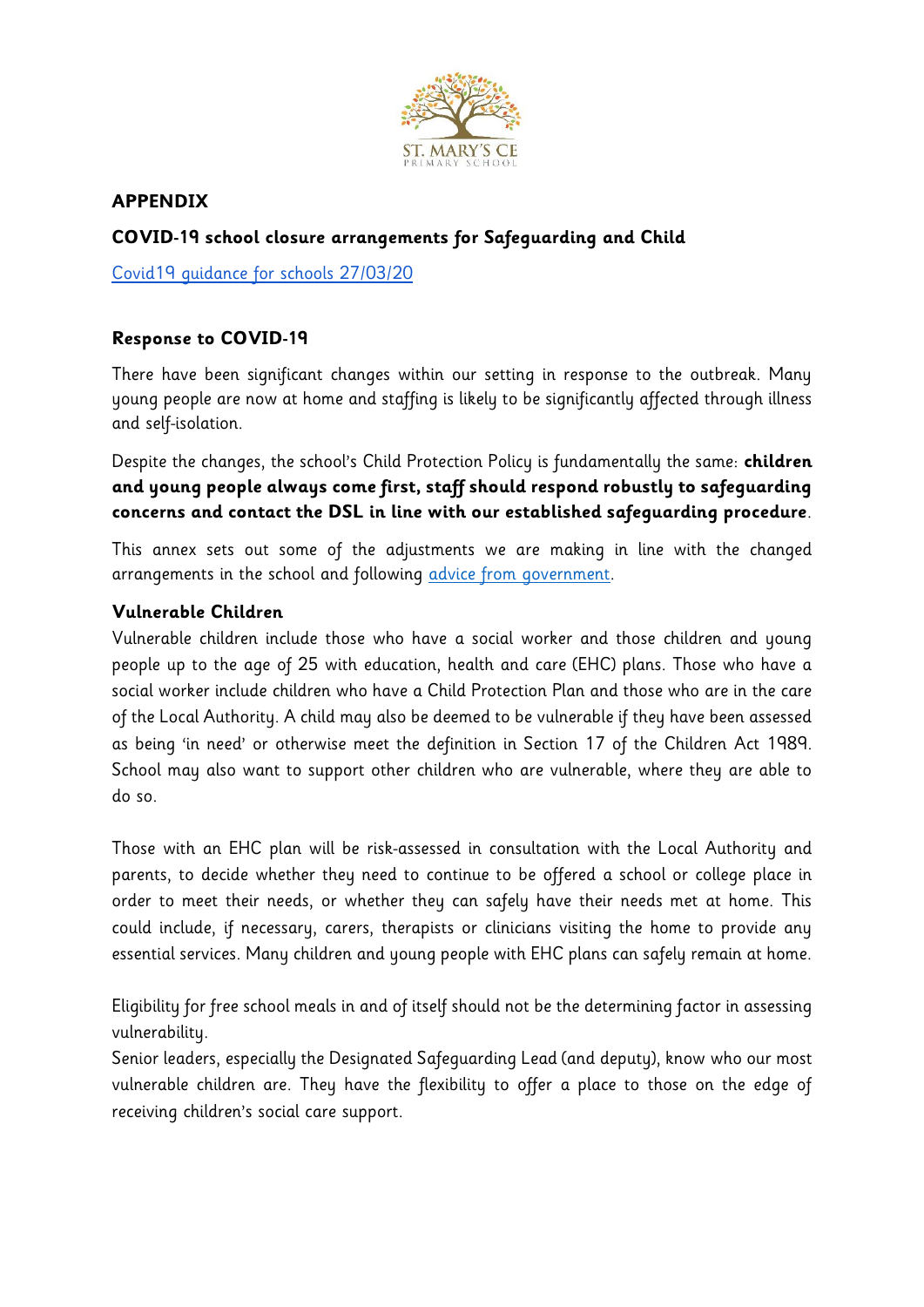St Mary's will continue to work with and support children's social workers to help protect vulnerable children. This includes working with and supporting children's social workers and the local authority virtual school headteachers (VSH) for looked-after and previously lookedafter children.

There is an expectation that vulnerable children who have a social worker will attend an education setting, so long as they do not have underlying health conditions that put them at risk. In circumstances where a parent does not want to bring their child to an education setting, and their child is considered vulnerable, the social worker and St Mary's will explore the reasons for this directly with the parent.

Where parents are concerned about the risk of the child contracting COVID19, St Mary's or the social worker will talk through these anxieties with the parent/carer following the advice set out by Public Health England.

We will encourage all vulnerable children and young people to attend school, including remotely if needed.

- Looked After Children access to school Monday-Friday 8am-5pm, access welfare calls x3 per week, daily assigned work for the children, borrowing materials as required
- Previously Looked After Children as above
- Children subject to a child protection plan as above
- Children who have, or have previously had, a social worker as above. There is an expectation that children with a social worker **must** attend school (or another school by arrangement), unless in consultation with the child's social worker and family it is agreed this is not in the best interests of the child.
- Children with an EHCP access to school Monday-Friday 8am-5pm, access welfare calls x3 per week, daily assigned work for the children, borrowing materials as required. Liason with all outside agencies and L.A as required.
- Children on the edge of social care involvement or pending allocation of a social worker – as above. Where required these children will be offered a place at school (or another school by arrangement).
- Other children the school considers vulnerable. More children may be added to this group in response to concerns raised with the DSL. These children can be offered care at school if required.

Each of these children has an individual plan which has been shared with other agencies involved in their care, including where appropriate their social worker and the Virtual School Head for Looked After and previously Looked After Children.

In addition, the following groups have specific arrangements around contact and support from the school.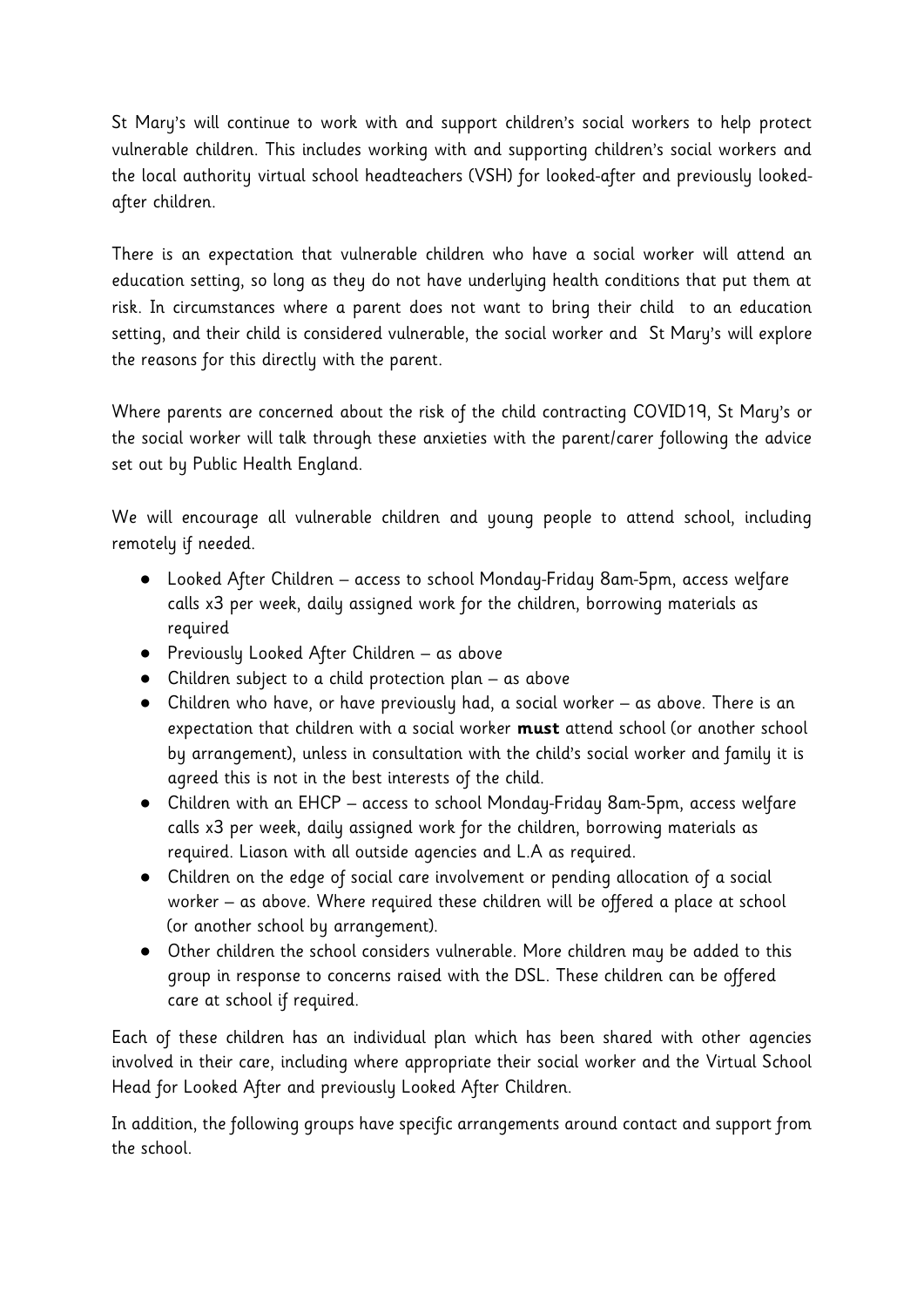- Children of key workers who may attend school school access 8am-5pm Monday-Friday. Access to school support which includes a welfare call weekly, daily assigned work, correspondence via DB Primary from staff.
- Children at home Access to school support which includes a welfare call weekly, daily assigned work, correspondence via DB Primary from staff.

### **Reporting arrangements**

The school arrangements continue in line with our child protection policy.

The Designated Safeguarding Lead is: Mrs E Robertson

The Deputy DSL is: Ms A Saunderson-Darkes

# **In the event of an emergency the following colleague from the DDMAT can be contacted:**

### Paul Rickeard, Chief Executive Officer, 07469 257525

The optimal scenario is to have a trained DSL (or deputy) available on site. Where this is unable to be the case (for example, when working from home) a trained DSL (or deputy) will be available to be contacted via phone or online video.

Where a trained DSL (or deputy) is not on site, and is ill, in addition to the above, a senior leader will assume responsibility for co-ordinating safeguarding on site, seeking guidance from the DDMAT CEO and/ or LA Chief Adviser where appropriate. This might include updating and managing access to child protection online management system (CPOMS – or alternative) and liaising with the offsite DSL or deputy and/or, as required, liaising with children's social workers where they require access to children in need and/or to carry out statutory assessments at the school or college. It is important that all St Mary's staff and volunteers have access to a trained DSL (or deputy).

On each day, staff on site including any temporary staff or volunteers will be made aware of the identity of the DSL and how to communicate with them.

The nominated DSL(s) will continue to engage with social workers, and attend all multi-agency meetings, which can be done remotely.

### **Reporting Any Concern**

Where staff have any concern about a child, either those attending school or those staying at home, they should continue to follow the process outlined in the school Safeguarding Policy, which includes making a report via emailing the DSL or DDSL.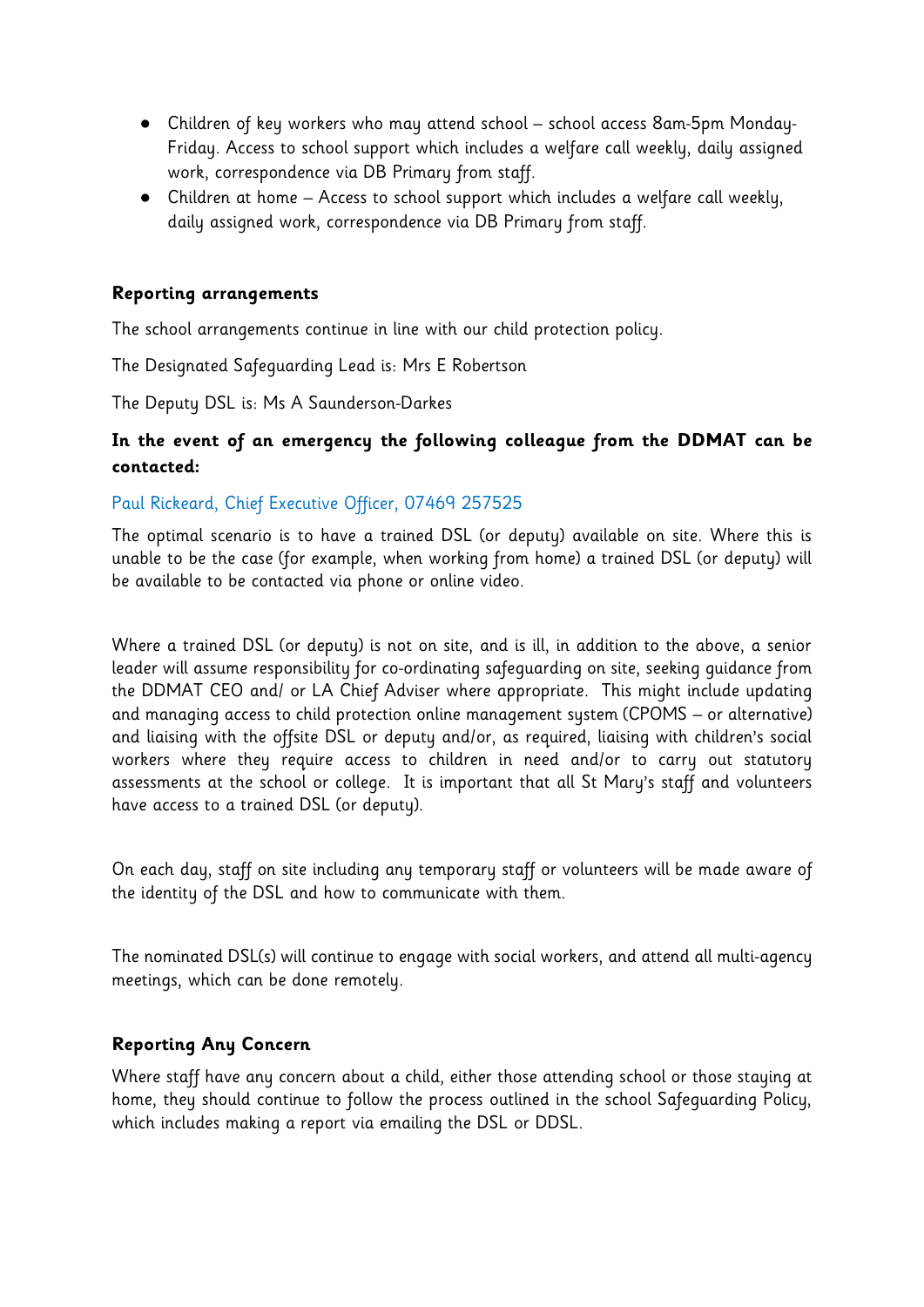# **Staff are reminded of the need to report any concern immediately and without delay.**

Where staff are concerned about an adult working with children in the school, they should report the concern to the DSL or headteacher. If there is a requirement to make a notification to the headteacher whilst away from school, this should be done verbally and immediately followed up with an email.

Concerns around the Headteacher should be directed to the Chair of Academy council: Mr Keith Hissitt

The LADO will continue to offer support in the process of managing allegations against staff in line with the school policy.

Staff will continue to follow the Child Protection procedure and advise the safeguarding leads immediately about concerns they have about any child, whether in school or not. **COVID-19 means a need for increased vigilance due to the pressures on services, families and young people, rather than a reduction in our standards.**

### **Holiday arrangements**

We are continuing to provide places for children over the Easter break, not including Good Friday and Easter Monday.

# **Attendance**

The school is following the [attendance guidance issued by the government.](https://www.gov.uk/government/publications/coronavirus-covid-19-attendance-recording-for-educational-settings) Where a child is expected and does not arrive, the school will follow our attendance procedure and make contact with the family. If contact is not possible by 9:30am the DSL must be informed. The DSL will attempt a range of methods to contact the parent (Skype, FaceTime, Zoom, through a relative etc.) but if necessary arrange a home visit by the school or another appropriate agency. A risk assessment will be undertaken to consider and manage the implications of COVID-19 alongside other risks perceived to the child. The risk of COVID-19 **does not override** the duty on the school to ensure children and young people are safe.

The school will also follow the attendance procedure if contact proves impossible with children at home. The DSL or DDSL will complete a drive-by the home. They will report it to the necessary outside agencies.

On a daily basis DSLs should:

• Make sure they know which children on their school roll/AP register have a social work and/or and EHCP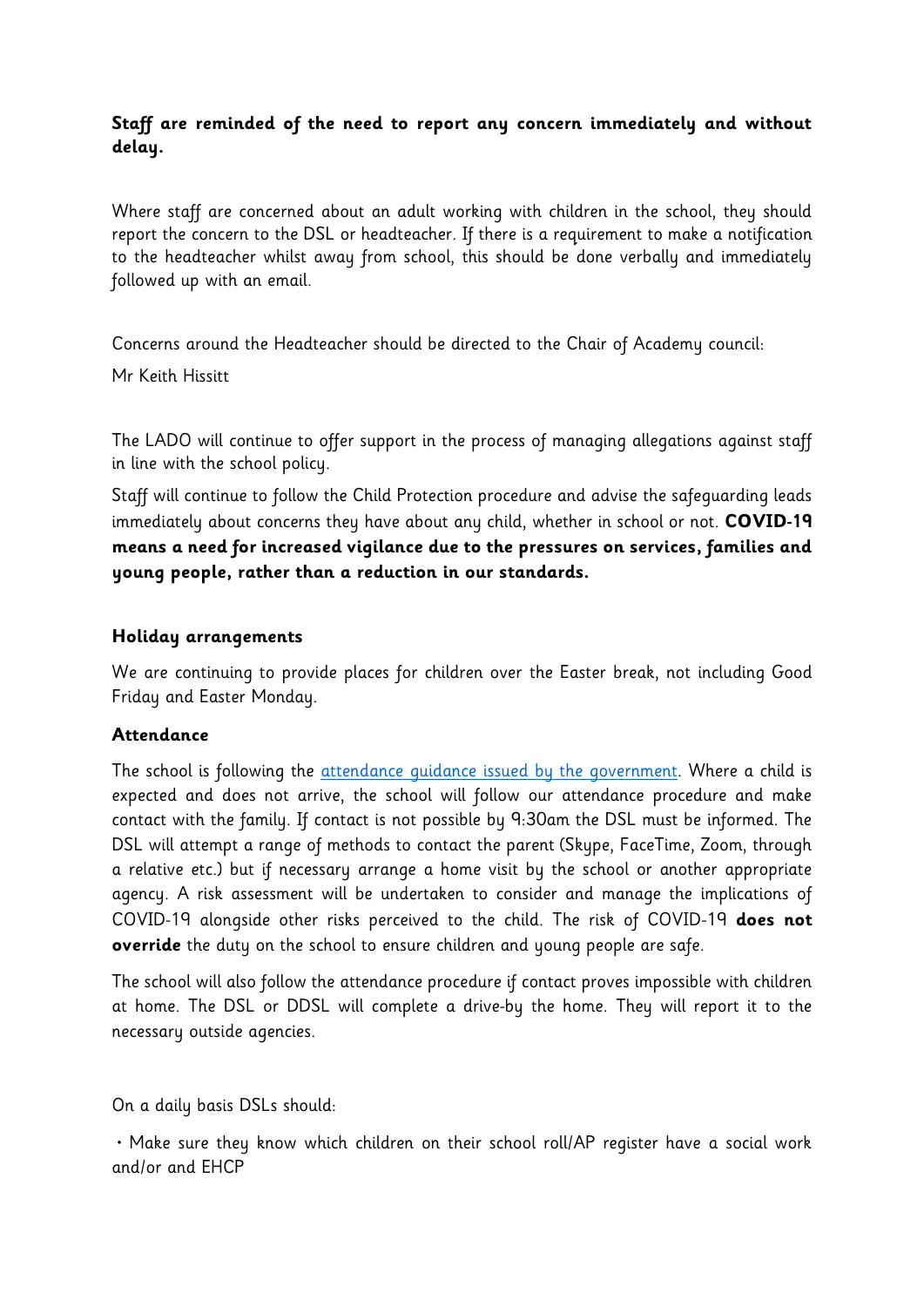- Know who to expect at school/provision each day
- If an expected child doesn't arrive then contact home parent/carer
- If you can't make contact then contact the social worker

If you have significant concerns about a child who is either expected to attend or who is currently at home, then you should contact Mrs E Robertson immediately.

# **Staff will be aware of increased risk**

The pressures on children and their families at this time are significant. There will be heightened awareness of family pressures through being contained in a small area, poverty, and financial or health anxiety. These areas should be considered in the setting of any work for children to undertake at home (including recognising the impact of online learning – see below). Staff will be aware of the mental health of both children and their parents and carers, informing the DSL about any concerns.

### **Peer on peer abuse**

We recognise the potential for abuse to go on between young people, especially in the context of a school closure or partial closure. Our staff will remain vigilant to the signs of peer on peer abuse, including those between young people who are not currently attending our provision. Extra care should be taken where groups have mixed age, developmental stages, are attending other schools as an interim measure and similar. When making contact with these families our staff will ask about relationships between learners.

### **Risk online**

Young people will be using the internet more during this period. The school may also use online approaches to deliver training or support. Staff will be aware of the signs and signals of cyberbullying and other online risks and apply the same child-centred safeguarding practices as when children were learning at the school.

- The school continues to ensure [appropriate filters and monitors are in place](https://www.saferinternet.org.uk/advice-centre/teachers-and-school-staff/appropriate-filtering-and-monitoring)
- The academy council will [review arrangements](https://www.gov.uk/government/publications/online-safety-in-schools-and-colleges-questions-from-the-governing-board) to ensure they remain appropriate
- The school has taken on board quidance from the [UK Safer Internet Centre](https://swgfl.org.uk/resources/safe-remote-learning/) on safe remote learning and quidance for [safer working practice](https://www.saferrecruitmentconsortium.org/GSWP%20Sept%202019.pdf) from the Safer Recruitment Consortium. **We have reviewed the code of conduct and information sharing policy accordingly**
- Staff have discussed the risk that professional boundaries could slip during this exceptional period and been reminded of the school's code of conduct and importance of using school systems to communicate with children and their families.
	- Tuition must be in groups only: no 1 to 1 conferencing;
	- Staff and children must wear suitable clothing, as should anyone else in the household;
	- Any computers used should be in family areas, for example, not in bedrooms, and the background should be blurred.
	- Any live classes should be recorded so that if any issues were to arise, footage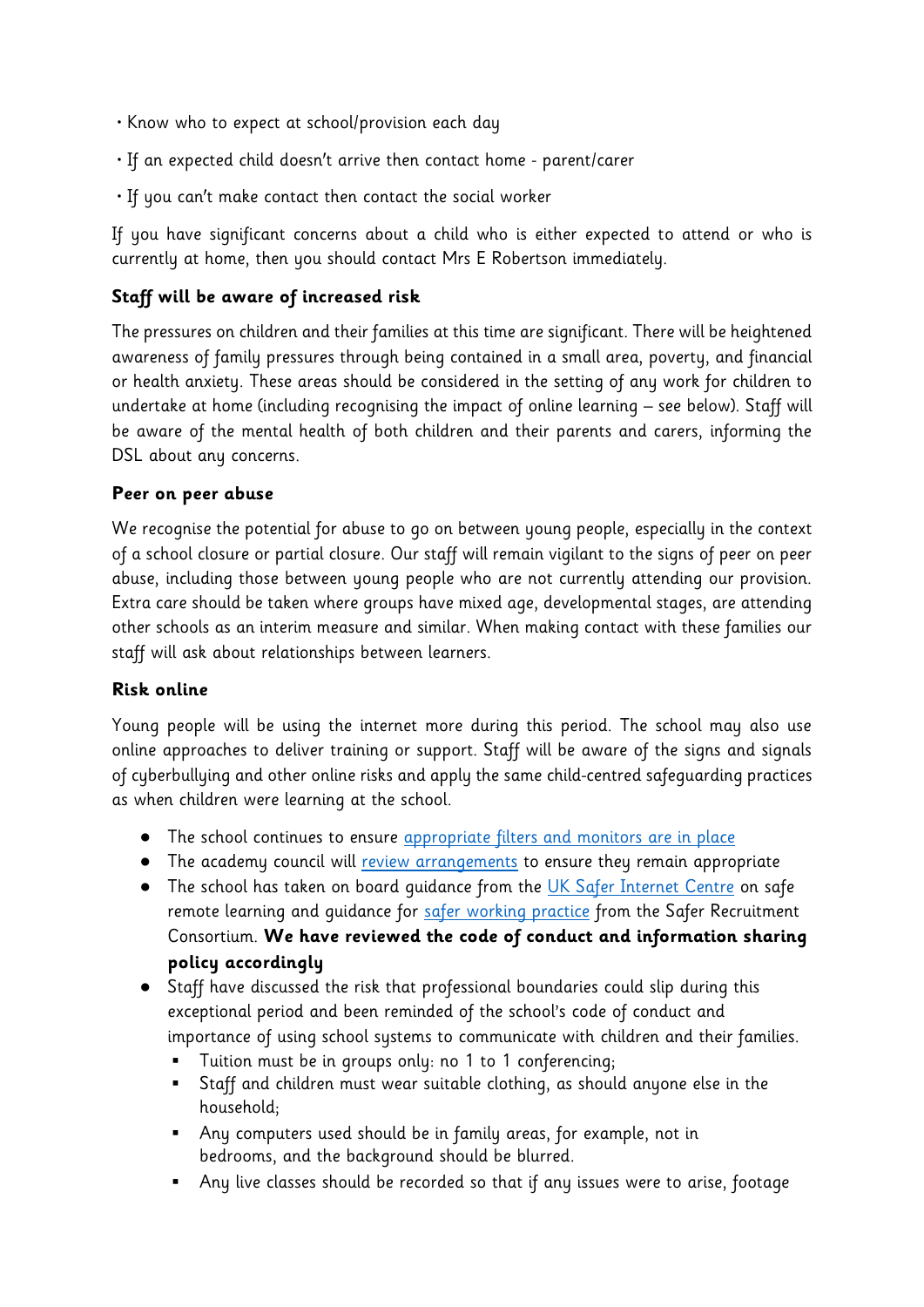can be reviewed.

- Live classes should be kept to a reasonable length of time, or the streaming may prevent the family 'getting on' with their day.
- Language must be professional and appropriate, including any family members in the background.
- Staff must only use platforms provided by school to communicate with pupils
- Staff should record, the length, time, date and attendance of any sessions held.
- Children and young people accessing remote learning receive guidance on keeping safe online and know how to raise concerns with the school, [Childline,](https://www.childline.org.uk/?utm_source=google&utm_medium=cpc&utm_campaign=UK_GO_S_B_BND_Grant_Childline_Information&utm_term=role_of_childline&gclsrc=aw.ds&&gclid=EAIaIQobChMIlfLRh-ez6AIVRrDtCh1N9QR2EAAYASAAEgLc-vD_BwE&gclsrc=aw.ds) the UK Safer [Internet Centre](https://reportharmfulcontent.com/) and [CEOP.](https://www.ceop.police.uk/safety-centre/)
- Parents and carers have received information about keeping children safe online with peers, the school, other education offers they may access and the wider internet community. We have set out the school's approach, including the sites children will be asked to access and set out who from the school (if anyone) their child is going to be interacting with online. Parents have been offered the following links:
	- o [Internet matters](https://www.internetmatters.org/?gclid=EAIaIQobChMIktuA5LWK2wIVRYXVCh2afg2aEAAYASAAEgIJ5vD_BwE) for support for parents and carers to keep their children safe online
	- o [London Grid for Learning](http://www.lgfl.net/online-safety/) for support for parents and carers to keep their children safe online
	- o [Net-aware](https://www.net-aware.org.uk/) for support for parents and carers from the NSPCC
	- o [Parent info](https://parentinfo.org/) for support for parents and carers to keep their children safe online
	- o [Thinkuknow](http://www.thinkuknow.co.uk/) for advice from the National Crime Agency to stay safe online
	- o [UK Safer Internet Centre](https://www.saferinternet.org.uk/advice-centre/parents-and-carers) advice for parents and carers
- Free additional support for staff in responding to online safety issues can be accessed from the [Professionals Online Safety Helpline at the UK Safer Internet Centre.](https://www.saferinternet.org.uk/helpline/professionals-online-safety-helpline)

# **Supporting children in school**

We are committed to ensuring the safety and wellbeing of all our learners.

We will continue to be a safe space for all children to attend and flourish.

The Headteacher will ensure that appropriate staff are on site and that the staff to pupil ratio numbers are appropriate and enable effective social distancing to maximise safety.

We will refer to the government guidance for education and childcare settings on how to implement social distancing and will continue to follow the advice from Public Health England on handwashing and other measures to limit the risk of spread of COVID-19.

We will ensure that where we care for children of critical workers and vulnerable children on site, we ensure appropriate support is in place for them. This will be bespoke to each child and recorded on CPOMS (or alternative).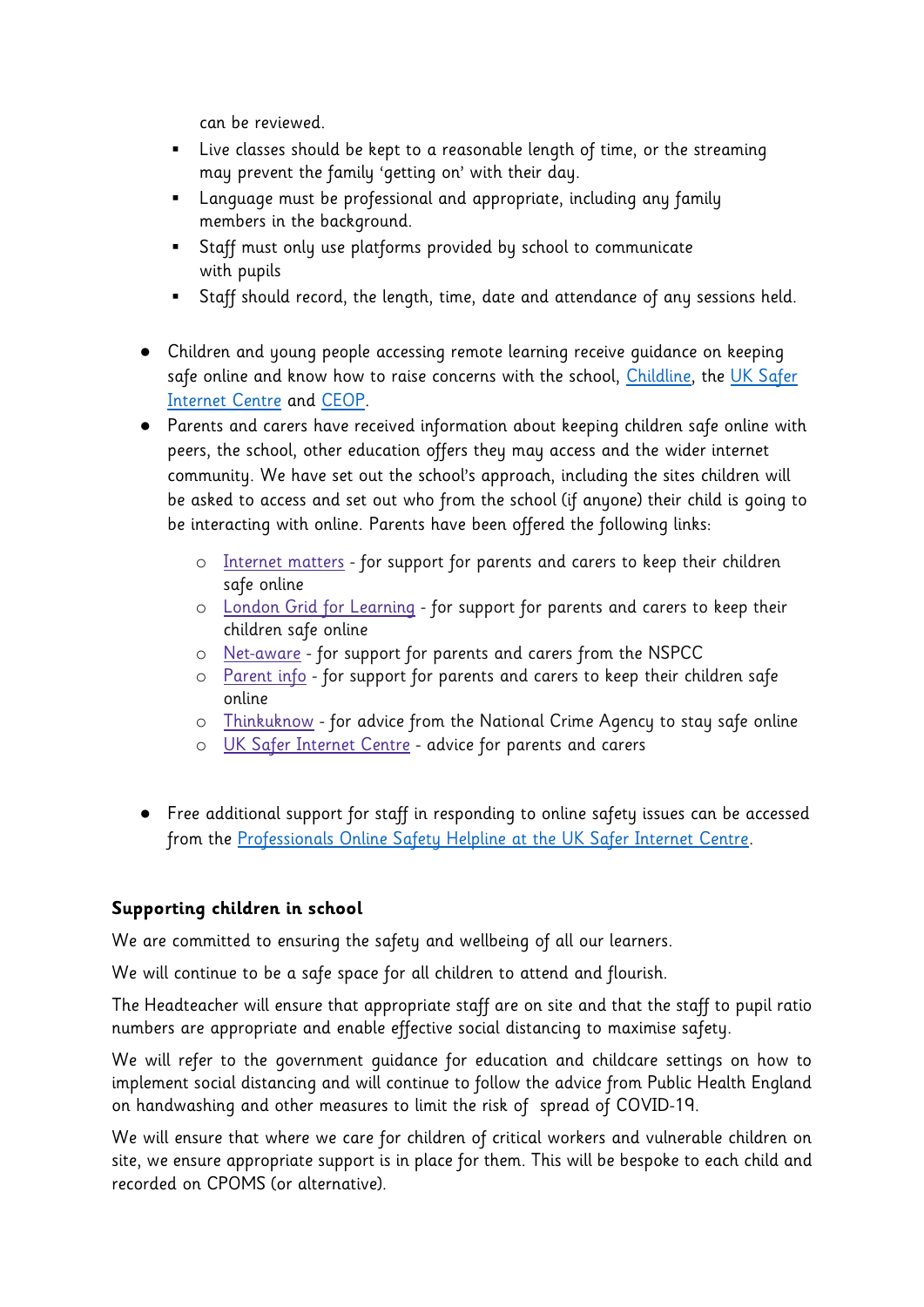Where St Mary's has concerns about the impact of staff absence on maintaining safe provision – such as the Designated Safeguarding Leads, senior leaders or first aiders – we will discuss this with the CEO / LA

# **Allegations or concerns about staff**

With such different arrangements young people could be at greater risk of abuse from staff or volunteers. We remind all staff to maintain the view that 'it could happen here' and to immediately report any concern, no matter how small, to the safeguarding team.

Any staff or volunteers from outside our setting will complete an induction to ensure they are aware of the risks and know how to take action if they are concerned.

If necessary, the school will continue to follow the duty to refer to DBS any adult who has harmed or poses a risk of harm to a child or vulnerable adult, and to the Teacher Regulation Agency in line with paragraph 166 of Keeping Children Safe in Education 2019 using the address [Misconduct.Teacher@education.gov.uk.](mailto:Misconduct.Teacher@education.gov.uk)

# **New staff or volunteers**

New starters must have an induction before starting or on their first morning with the DSL or a deputy. They must read the school child protection policy, the behaviour policy, the whistleblowing policy and the code of conduct. The DSL or deputy will ensure new recruits know who to contact if worried about a child and ensure the new starters are familiar with the child protection procedure.

If staff or volunteers are transferring in from other registered education or childcare settings for a temporary period to support the care of children, we will seek evidence from their setting that:

- the member of staff has completed relevant safeguarding training in line with other similar staff or volunteers
- they have read Part I and Annex A of Keeping Children Safe in Education, and
- where the role involves regulated activity and the appropriate DBS check has been undertaken by that setting we will undertake a [written risk assessment](https://www.saferrecruitmentconsortium.org/Risk%20Assessment%20for%20Volunteers%20PRINT%20VERSION%20Wardell%20Associates.docx) to determine whether a new DBS would need to be undertaken. It may be in these exceptional times we can rely on the DBS undertaken by their setting.

Our child protection procedures hold strong:

- Volunteers **may not be left** unsupervised with children until suitable checks have been undertaken. People supervising volunteers must be themselves in regulated activity, able to provide regular, day to day supervision and reasonable in all circumstances to protect the children.
- The school will undertake a written risk assessment on the specific role of each volunteer to decide whether to obtain an enhanced DBS check (with barred list